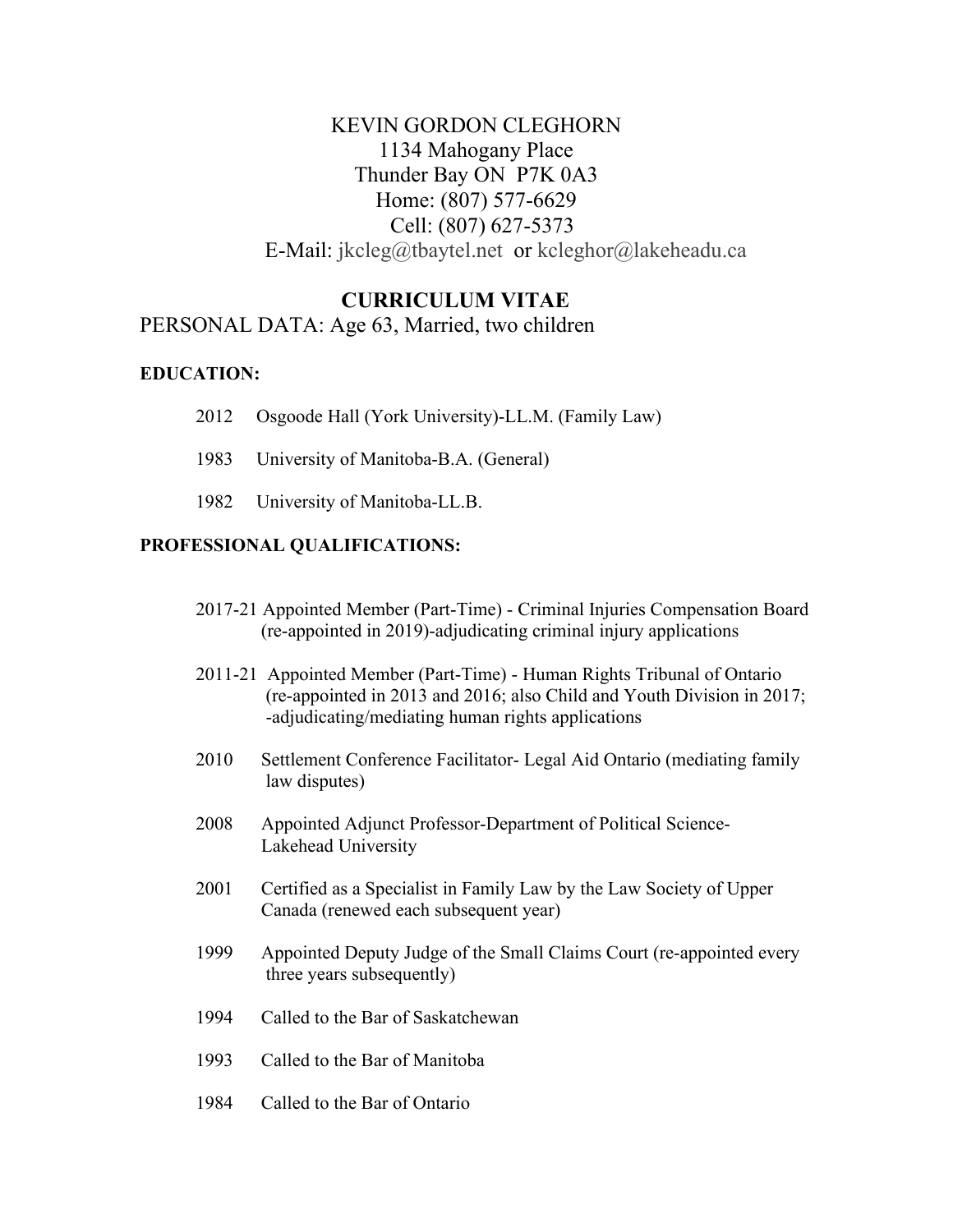# **AWARDS AND RECOGNITION:**

| 2009 | Contribution to Teaching Award from Lakehead University for<br><b>Excellence in Teaching</b> |
|------|----------------------------------------------------------------------------------------------|
|      | United Way Distinguished Achievement Award                                                   |
| 2008 | Canadian Diabetes Association Ten-Year Service Award                                         |
|      | Ontario Volunteer Award from the Government of Ontario (Ten years)                           |
| 2007 | Canadian Diabetes Association Regional Volunteer of the Year                                 |
| 2006 | Community Connection Award from Legal Aid Ontario                                            |
| 2005 | Citizen of Exceptional Achievement Award from the City of Thunder<br>Bay                     |
| 2004 | Ontario Volunteer Award from the Government of Ontario (Five years)                          |
|      | Employee of the Year (Service) Award from the Thunder Bay Chamber<br>of Commerce             |
|      | Outstanding Client Service Award from Legal Aid Ontario                                      |
|      | Outstanding Contribution Award from Legal Aid Ontario                                        |
|      | Thunder Bay Law Association Service Award for Distinguished Service<br>to the Association    |
| 2002 | Lakehead Social Planning Council Award for promotion<br>of social justice in Thunder Bay     |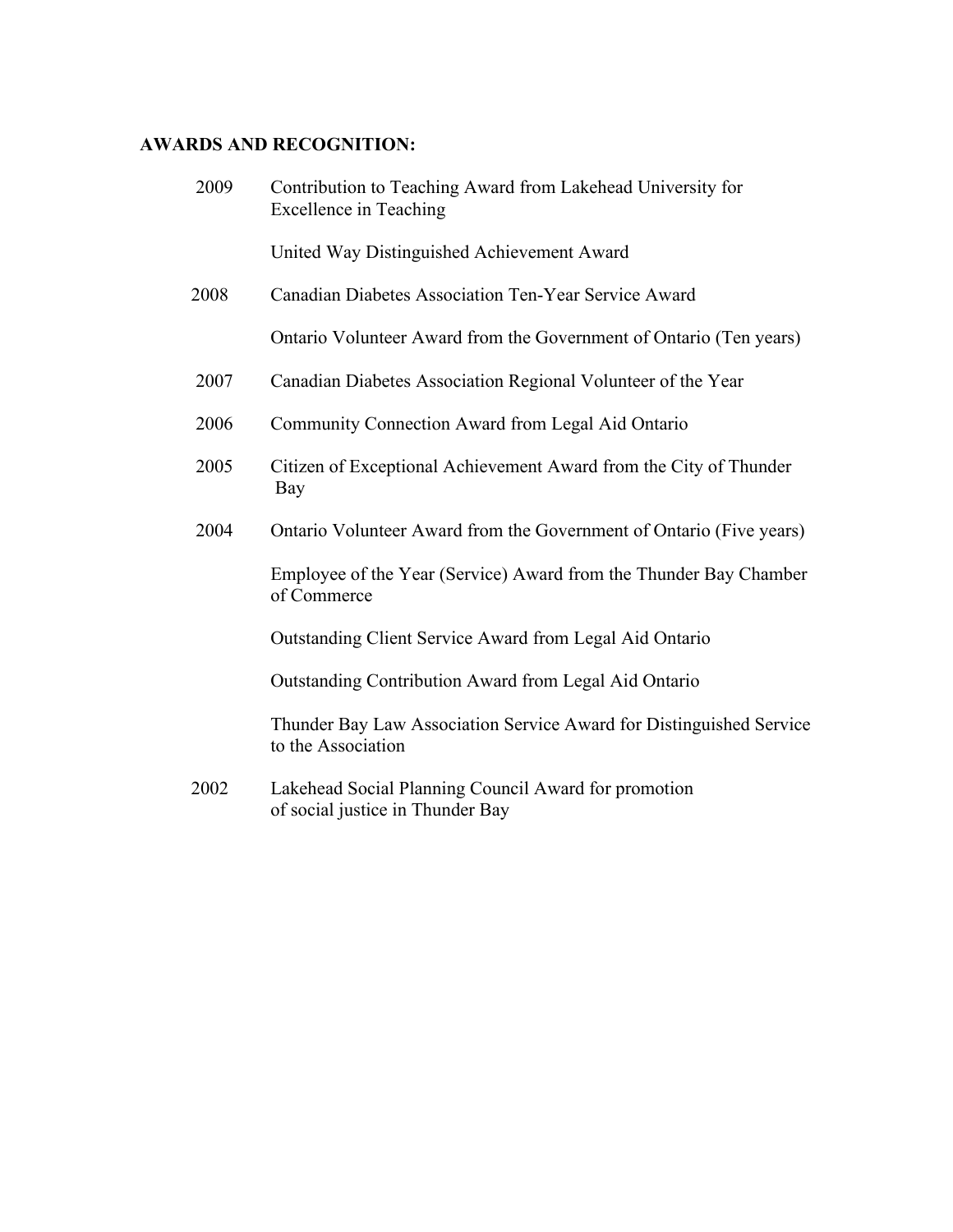### **EMPLOYMENT:**

|           | 2011- current Law Office of Kevin G. Cleghorn<br>Engaged in a general family law and mediation/adjudication<br>practice (Small Claims Court, mediation/adjudication, child<br>protection law and family law) |
|-----------|--------------------------------------------------------------------------------------------------------------------------------------------------------------------------------------------------------------|
| 1999-2011 | Legal Aid Ontario - Thunder Bay, Ontario<br>Director/ Staff Lawyer of Family Law Office engaged exclusively in<br>the practice of family, divorce and child protection law.                                  |
| 1994-1999 | Buset and Partners - Thunder Bay, Ontario<br>Engaged in general litigation practice specializing in family and<br>divorce law, child welfare and commercial litigation.                                      |
| 1993-1994 | Wilder, Wilder and Langtry - Winnipeg, Manitoba<br>Engaged in general litigation practice, specializing in family and<br>divorce law, personal injury litigation and administrative law.                     |
| 1990-1992 | McCartney, Judge and Murray - Thunder Bay, Ontario<br>Engaged in general litigation practice, specializing in child welfare,<br>family and divorce law.                                                      |
| 1984-1990 | Carrel and Partners-Thunder Bay, Ontario<br>Engaged in general practice including civil litigation, landlord and<br>tenant, family law, personal injury litigation and insurance law.                        |
| 1982-1983 | Articled with Gold, Gasparini -Ottawa, Ontario                                                                                                                                                               |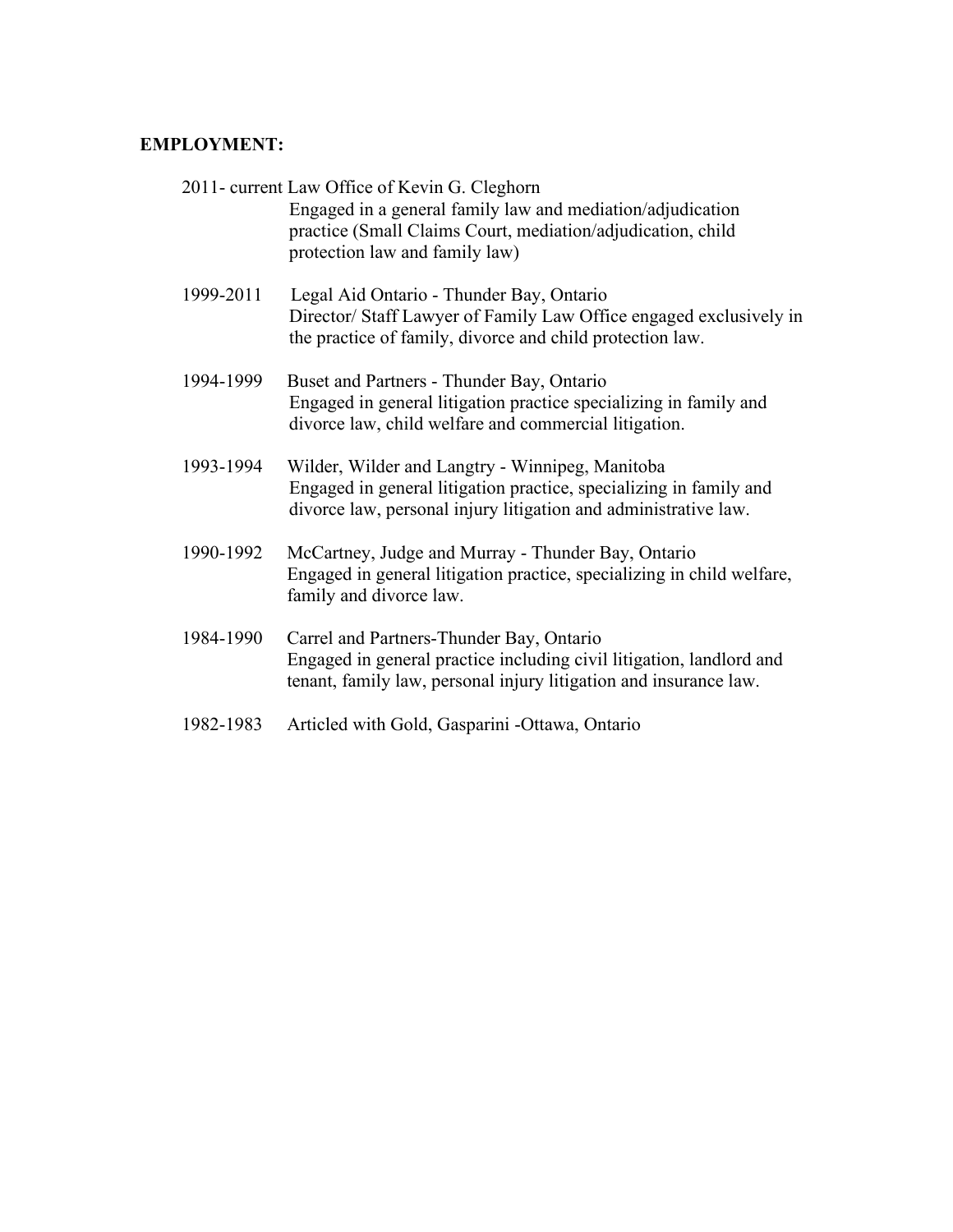### **VOLUNTEER INVOLVEMENT/ MEMBERSHIPS/TEACHING:**

2021-current Member-Board of Directors-Thunder Bay Art Gallery

|                                                    | 2015-16   | Lecturer-Faculty of Law-Lakehead University-Professional<br>Responsibility; Civil Practice                                           |
|----------------------------------------------------|-----------|--------------------------------------------------------------------------------------------------------------------------------------|
|                                                    |           | 2015-current Member-Board of Directors-Northwestern Ontario Sports Hall of<br>Fame (Vice-President-2020)                             |
|                                                    |           | 2013-current Member-Board of Directors-Ontario Deputy Judges' Association<br>(Treasurer-2019)                                        |
|                                                    |           | 2011-current Member- Winnipeg Blue Bomber Alumni Association                                                                         |
|                                                    | 2011-2014 | Member-Board of Directors-Northern Ontario School of Medicine<br>(Executive Committee-2011)                                          |
| 2010- current Member- Football Reporters of Canada |           |                                                                                                                                      |
|                                                    | 2009-2010 | Chair- Presidential Search Committee for Lakehead University                                                                         |
|                                                    | 2004-2013 | Member-Lakehead University Board of Governors (Vice Chair-2007-<br>08; Chair-2008-10; Past Chair-2010-2012)                          |
|                                                    | 2003-2007 | Member-Thunder Bay Law Association Law Day Committee                                                                                 |
|                                                    |           | 2003-current Resource Person-Domestic Violence Court Committee                                                                       |
|                                                    |           | 2002-current Member-Advocates Society                                                                                                |
|                                                    |           | 2002-current Family Law Representative for the Thunder Bay Law Association on<br>the County and District Law Presidents' Association |
|                                                    | 2001-2009 | Director-United Way of Thunder Bay (President-2007-09)                                                                               |
|                                                    | 1999-2004 | Co-ordinator-Family Law C.L.E. Program for the Thunder Bay Law<br>Association                                                        |
|                                                    | 1999-2000 | Director and Legal Counsel-Canadian National Debating<br>Championships                                                               |
|                                                    | 1998-1999 | Instructor-Bar Admission Course (North) in Family Law                                                                                |
|                                                    | 1998-2008 | Volunteer-Canadian Diabetes Association (Thunder Bay branch)-                                                                        |